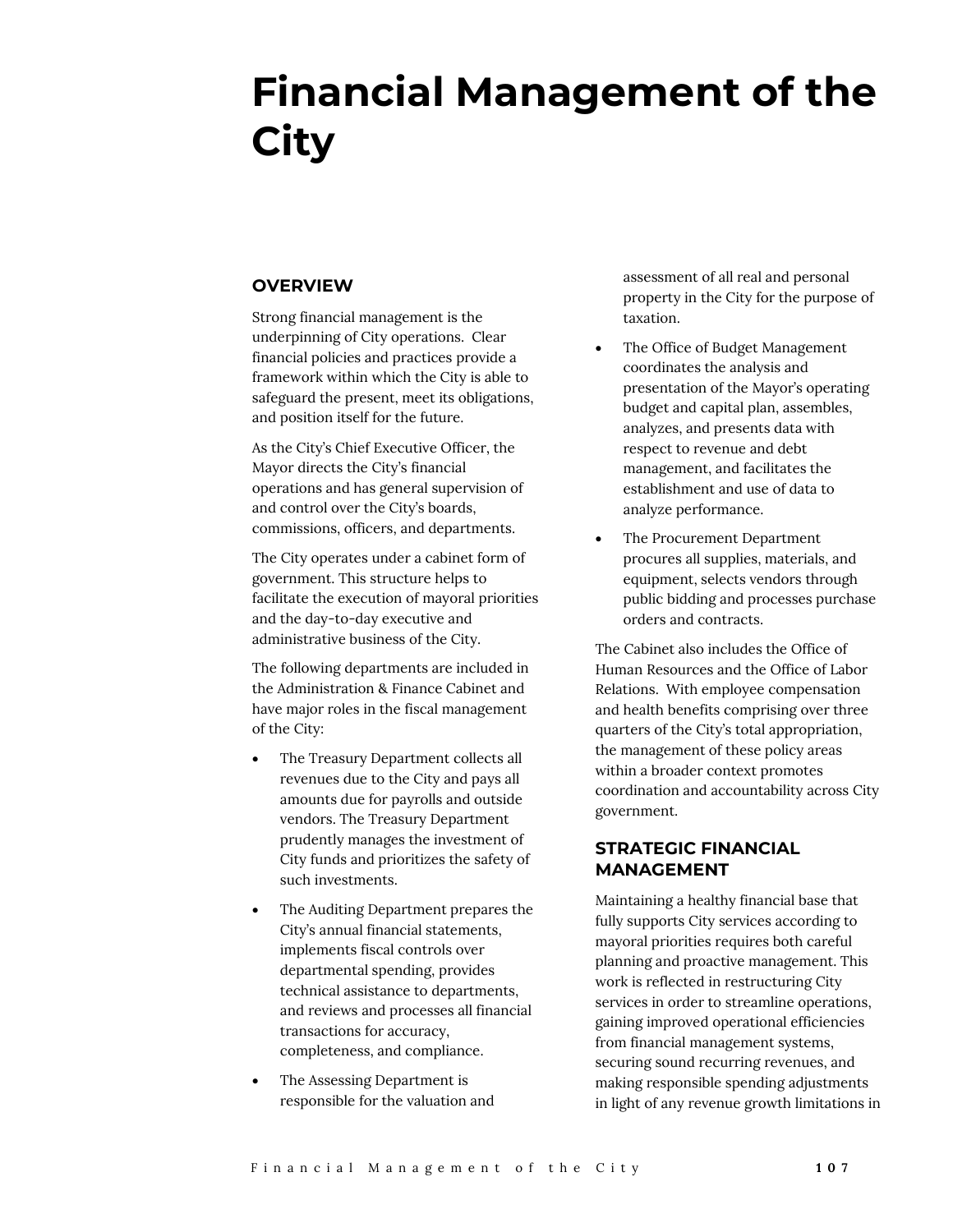order to achieve a balanced budget. Strong financial management provides a framework within which the City is able to safeguard the present and position itself for the future.

## **Balanced Responsible Budgets**

In accordance with state law, the City develops a balanced budget every year. A balanced budget is a budget in which revenues equal expenditures. The Massachusetts Department of Revenue (DOR) approves property tax rates during the tax certification process governed under General Laws Chapter 59, Section 23. This approval ensures that all cities and towns have balanced budgets and that tax levies are within the limits set by Proposition 2 ½ (see *Revenue Estimates and Analysis* section of Volume I for detail on Prop. 2 ½). Appropriations, fixed costs, and any prior year deficits along with the approved property tax levy, estimated local revenues, and available prior year surpluses must be in balance in order to obtain DOR authorization to issue property tax bills.

## **Healthy Credit Profile**

In March 2022, Standard & Poor's and Moody's affirmed their AAA and Aaa bond ratings, respectively, the highest possible to achieve. These ratings reflect Boston's sound fiscal management of a stable financial position and the City's substantial and economically diverse tax base.

This superior credit quality allows the City to borrow new money and refinance existing debt at extremely attractive interest rates. The City sold general obligation bonds on March 30, 2022 with a par amount of \$335.2 million that resulted in proceeds totaling \$397.4 million and expects to close on the sale in mid-April.

## **Maximizing Return on Investment**

The City has articulated a vision to make finance a high performing organization in supporting and serving the departments and citizens of Boston. By making daily operations more efficient, using leading

business practices, spending more time on value-added activities, improving customer service while maintaining appropriate controls, and engaging the next generation of finance leaders, this City has been at the forefront of municipal finance.

## **Stable Revenue Base**

Roughly 88% of recurring general fund revenue comes from the property tax and state aid. Although net state aid is expected to increase slightly in Fiscal 2023, multiple decades of decline in the City's second largest single source of revenue has highlighted the risk of relying on any one source of revenue. The City protects and grows its revenue base through the expansion of current revenue sources and the pursuit of diversified revenue sources that fit well with its economic strengths.

The City's tax base has experienced significant growth. Based on assessed values as of January 1, 2021, Fiscal 2022 assessments totaled \$197.8 billion, a 124% increase over assessed values as of January 1, 2011 a decade earlier.

## **Multi-Year Budget Plan**

The City develops a financial forecast as part of the yearly budget process. Preparing a multi-year planning horizon provides time for the Administration to make adjustments and/or policy decisions that may be necessary.

# **FINANCIAL POLICIES, PROCEDURES & CONTROLS**

Pursuant to state law mandates and policy initiatives, the City has well-established policies and internal controls to govern its financial operations effectively. These policies and controls are designed to maximize revenue collections, safeguard assets, monitor both operating and capital spending, evaluate infrastructure needs, and enhance the City's internal control of its business procedures. The major components of the City's system of financial management controls and relevant financial policies are discussed below.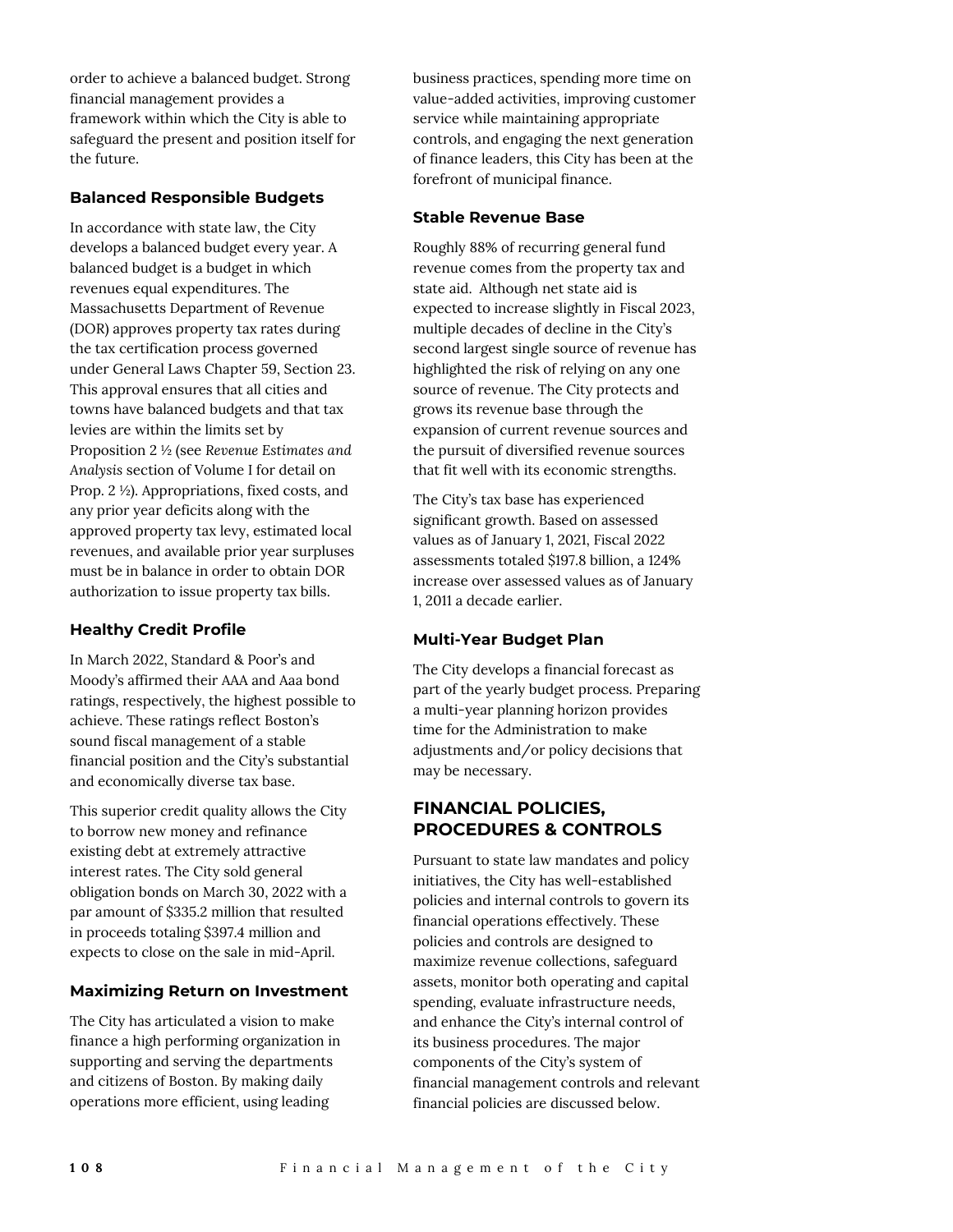## **Expenditure Controls**

The City operates under several statutory financial control systems which are summarized in the Statutes and Ordinances section in Volume I. Along with conservative revenue estimates and strong budgetary flexibility, the City is able to maintain a solid financial position. The City monitors spending and all transactions go through a budget-check process prior to procurement. Maintaining tight central expenditure controls allows for critical review of all non-personnel spending as well as the ability to adjust to fiscal changes or trends. Additionally, the Office of Budget Management prepares a monthly variance report, updating all departments expected year-end position using actual information, and maintains continuous dialogue with departments throughout the year.

## **Position Review Committee (PRC)**

The PRC is comprised of the Chief Financial Officer, the Human Resources Director, and the City's Budget Director. In place for over a decade, the committee serves to strictly control and monitor all hiring. In a budget where people and the benefits they carry account for over three quarters of total appropriations, this committee has been instrumental in maximizing City resources.

#### **Debt Management**

The City continually evaluates the potential impact of debt issuance on cash flow, credit, and statutory debt capacity. The Treasury Department manages all City borrowings, focusing on the timing of them in order to take advantage of favorable market conditions. The City's cash flow is anchored by the quarterly billing of the property tax and the monthly receipt of state aid distributions. Treasury manages this cash flow wisely, obviating the need to borrow for operating purposes.

The Treasury Department also ensures adherence to the City's conservative debt policies, including the rapid repayment of debt where at least 40% of overall debt is repaid within 5 years and 70% in 10 years,

as well as a 7% ceiling on debt service as a percentage of general fund expenditures. The City imposes a 20% ceiling on variable debt and has no variable debt outstanding at this time. Lease-purchase financing of equipment with a three-to-seven year useful life is used to replace front-line equipment and upgrade technology.

## **Capital Planning**

A capital planning process aligned with the annual operating budget cycle allows for the regular reassessment of capital needs, the refinement of projections, and the update of the City's rolling five-year capital plan. The City prioritizes capital requests and takes into account the financial requirements and timing of these requests in order to recommend the responsible allocation of resources.

The City primarily funds its capital plan through the issuance of general obligation bonds. The size of the City's bond issue is consistent with the City's financial management policies regarding debt levels, debt service, and rate of debt retirement.

## **Fund Balance Policy**

The City maintains adequate levels of fund balance to mitigate current and future risks – a generally accepted accounting principles (GAAP) Unassigned Fund Balance in the General Fund that is 15% or higher than the current fiscal year's GAAP General Fund Operating Expenditures, and a Budgetary Unassigned Fund Balance at 10% or higher than Budgetary Operating Expenses.

Budgetary fund balance can be appropriated for use during the fiscal year and is more commonly referred to as "free cash" when used this way. This item is most simply described as the portion of available reserves, generated to a considerable degree by annual operating surpluses, which the City can responsibly appropriate for spending. The appropriation of Budgetary Fund Balance or Free Cash certified by the MA Department of Revenue (DOR) is only considered to offset certain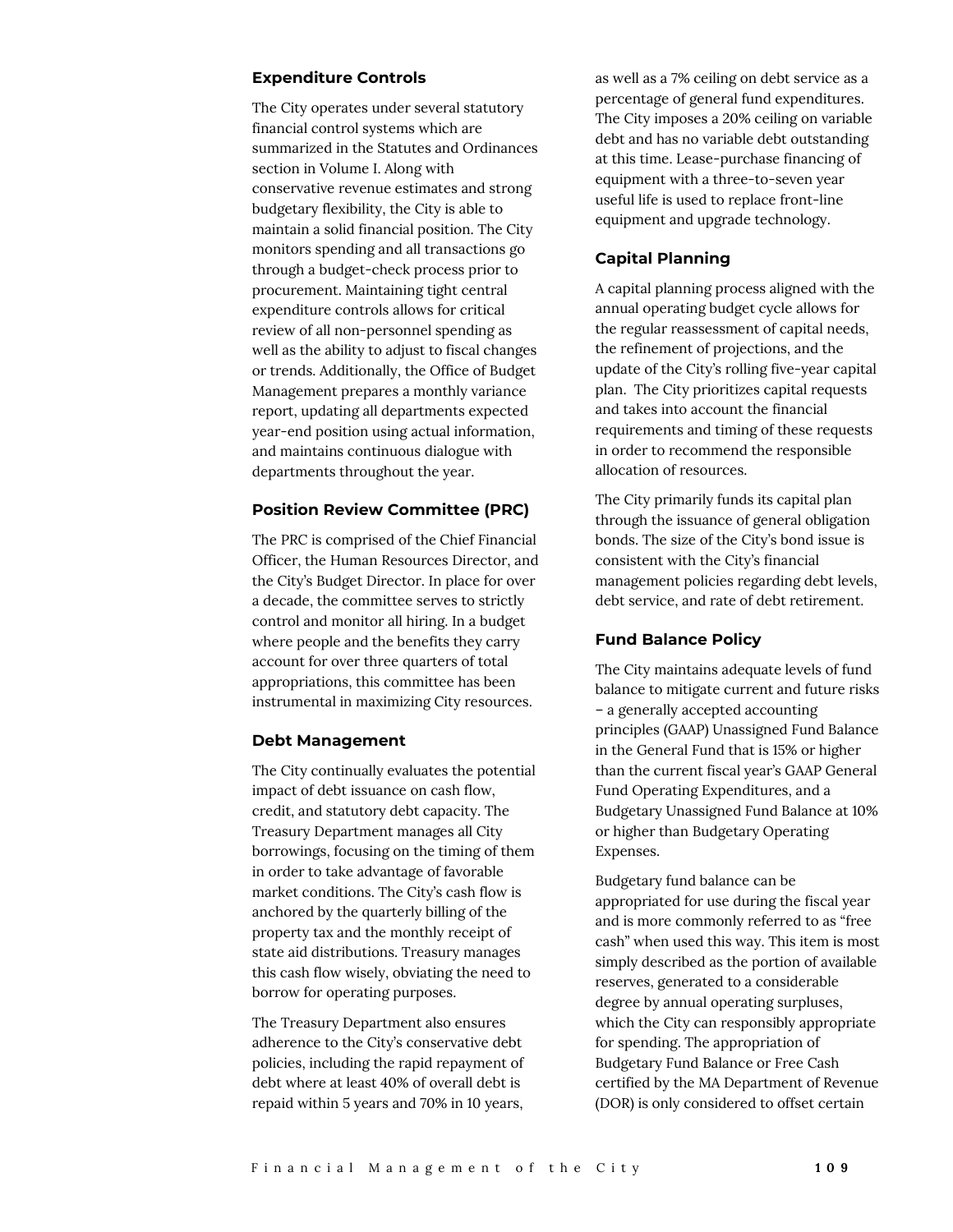fixed costs (pensions, OPEB) or to fund extraordinary and non-recurring events as determined by the City Auditor.

Prior year certifications and the amount used or appropriated from each certification are in Table 1.

#### **Budgetary Fund Balance**

| Date<br>Certified | Annual<br>Amount<br>Certified | Amount.<br>Appropriated* |
|-------------------|-------------------------------|--------------------------|
| Mar. 2011         | 117.8                         | 30.0                     |
| Mar. 2012         | 142.8                         |                          |
| Mar. 2013         | 217.3                         | 40.0                     |
| Mar. 2014         | 185.3                         | 40.0                     |
| Mar. 2015         | 239.4                         | 40.0                     |
| Mar. 2016         | 280.0                         | 48.0**                   |
| Mar. 2017         | 337.8                         | 40.0                     |
| Mar. 2018         | 346.5                         | 40.0                     |
| May 2019          | 375.0                         | 40.0                     |
| Apr. 2020         | 414.2                         | 40.0                     |
| Apr. 2021         | 428.1                         | 40.0                     |

\*Not all amounts appropriated were used \*\*Includes \$8M capital appropriation Notes: (\$ millions)

# *Table 1*

In April 2021, the Director of Accounts certified that the amount of funds available for appropriation ("free cash"), as of July 1, 2020, was \$428.1 million. The FY23 budget assumes the use of \$40 million in Budgetary Fund Balance from this certification. If the Budgetary Fund Balance is not required to fund expenses it reverts back to the pool of funds eligible to be certified as free cash. Budgetary Fund Balance was not required to be used in FY19 and FY20.

## **Investment Policy**

Investment policies are defined in Chapter 643 of the Acts of 1983 ("The City of Boston Bond and Minibond Procedure Act"), Chapter 107 of the Acts of 1991, and Chapter 44 of the Massachusetts General Laws. The City's policy for the investment of operating funds prioritizes security, liquidity, and yield. Certain limitations placed on the City's investment activities or operational protocols are self-imposed so as to make sound, timely, and safe investment decisions. As a matter of practice, the City

tends to limit its investments to repurchase agreements, money markets and certificates of deposit, all of which are collateralized by U.S. Government obligations and are held with a third party.

# **Contracting Procedures**

The Uniform Procurement Act (the UPA), Massachusetts General Laws Chapter 30B, creates uniform procedures for the contracting of services and supplies by all municipalities in the Commonwealth. The City has implemented internal processes to conform its contracting procedures to the requirements of the UPA and utilizes an online eProcurement system to further support these compliance efforts.

# **Tax Collections**

Tax collection remedies as prescribed by statute are utilized when taxes become delinquent. The City's ability to secure its right to foreclose by recording its tax title lien at the Registry of Deeds is the most effective tool available for payment enforcement.

The property tax collection rate was 98.9% of the FY21 gross tax levy as of June 30, 2021.

A Taxpayer Referral and Assistance Center provides "one-stop" service on tax-related matters and the City offers an on-line payment option for taxpayer convenience. Parcel-specific information as well as payment history is also available on-line.

# **Pension Management**

The City's employees are not participants in the federal social security system. Instead, they participate in a contributory defined benefit retirement system that is administered by the Boston Retirement System (BRS), of which the City is the largest member. The BRS provides pension benefits to retired City employees under a state contributory retirement statute and is administered by a Retirement Board comprised of five members: the City Auditor, who serves ex-officio; two individuals elected by members of the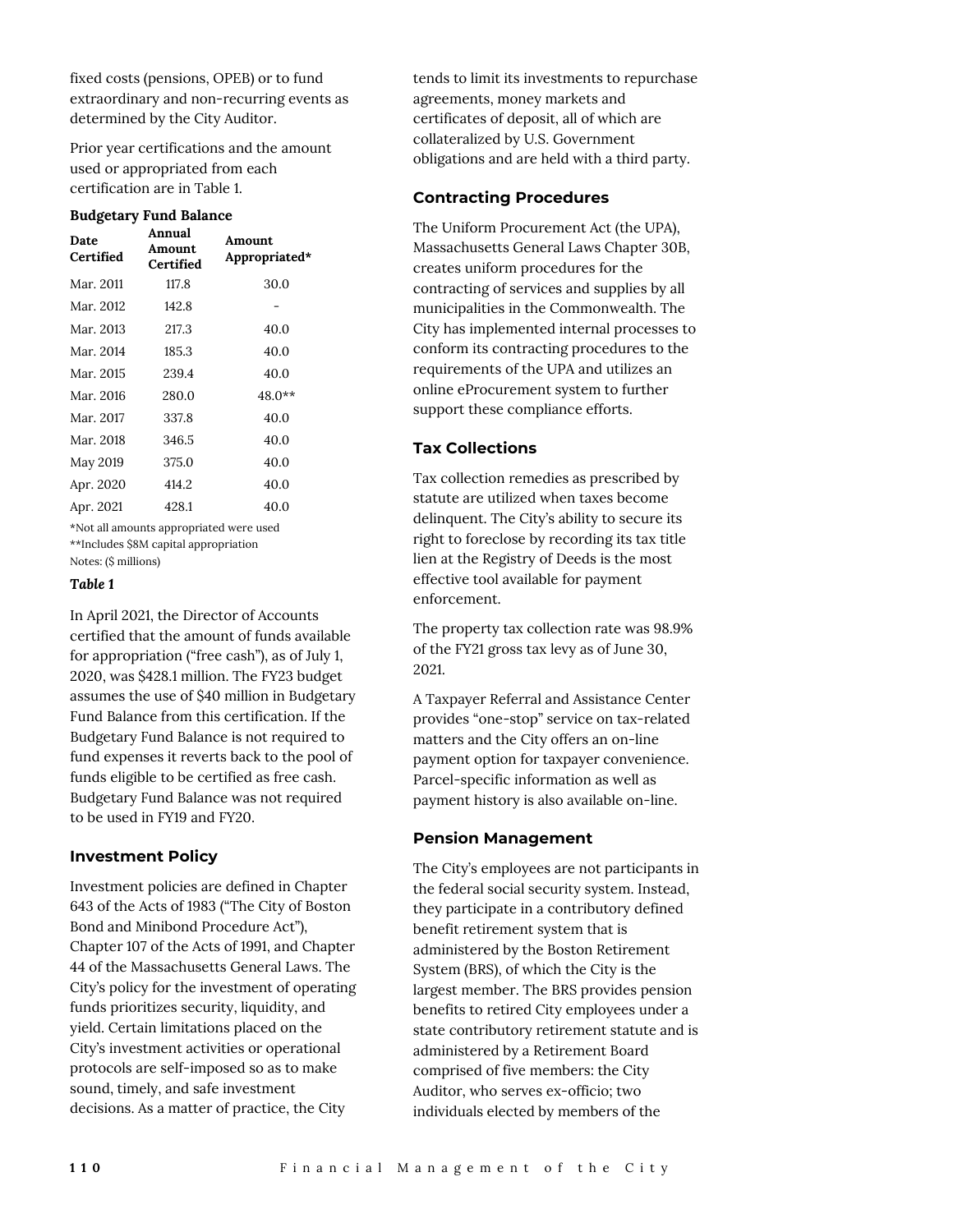system; an individual chosen by the Mayor; and an individual chosen by the other four members or appointed by the Mayor, if a selection is not agreed upon within 30 days of a vacancy.

The BRS performs a full valuation every two years to determine the total system liability and assets and the annual funding requirement for future years.

The City's pension liability is currently 75.60% funded and is on track to reduce the unfunded liability to zero by 2027, thirteen years prior to the legally required funding date of 2040. The BRS hires an investment manager who oversees the various fund managers of all (non-teacher) pension assets.

#### **Other Post-Employment Benefits**

Similar to pensions, employees earn postemployment health care and life insurance benefits (OPEB) over their years of active service, with those benefits being received during retirement. The City, including the Boston Public Health Commission (BPHC), has an unfunded liability for these benefits of \$2.13 billion, as of the most recent independent actuarial valuation on June 30, 2019. The size of this liability is largely influenced by changes to retiree health benefits, the City's annual additional contribution to fund the liability, and the discount rate assumed.

While the City is required by law to make an annual contribution toward reducing its unfunded pension liability, there is no such requirement for retiree health and life insurance benefits. In FY08, the City followed new Governmental Accounting Standards Board (GASB) requirements to identify and disclose this estimated liability, and also began voluntary annual allocations to fund the liability. Annual allocations are retained in an irrevocable Trust Fund, authorized through the City's acceptance of M.G.L. Chapter 32B section 20. As of June 30, 2021, the Fund had a balance of \$898.8 million.

The annual Actuarially Determined Contribution (ADC) for the City to significantly reduce the OPEB liability is projected at \$213.5 million in FY23, as shown in Table 2. \$197.4 million (92%) of this amount will be funded through a combination of pay-as-you-go benefit payments for current retirees, a \$40 million FY23 allocation by the City to the Trust, and an additional \$2.25 million deposit by the BPHC into the Trust.

#### **FY23 Annual Actuarially Determined Contribution (ADC) for OPEB Liability**  $Total ADC$  **\$212.5**

| Tolai ADU                             |         | 5413.J  |      |
|---------------------------------------|---------|---------|------|
| Projected Benefit<br>Payments by City | \$155.1 |         |      |
| Contribution to<br><b>OPEB</b> Trust  | \$42.3  |         | %ADC |
| <b>Total FY22 Payments</b>            | \$197.4 | 92%     |      |
| <b>Difference</b>                     |         | (S16.1) |      |
| S in millions                         |         |         |      |
|                                       |         |         |      |

*Table 2*

As noted above, the City is currently on a schedule that targets reducing its pension liability by 2027, and then plans on redirecting some portion of its annual pension contribution to further reduce the OPEB liability. However, this schedule is illustrative only of the currently expected funding schedule, and actual circumstances will likely vary from current assumptions.

## **Risk Finance**

The City's risk-related costs related to legal liability claims, property losses, workplace injuries, and employee health care are managed by central departments, such as Law and Human Resources, in addition to individual operating departments. The Office of Budget Management's Risk Finance unit works to maximize the effectiveness of these departmental efforts by reviewing cost trends, assisting in improvements, and implementing the City's risk financing strategy.

The City's risk financing strategy budgets for predictable levels of risk-related costs through the general fund, except for selfinsured health care costs which are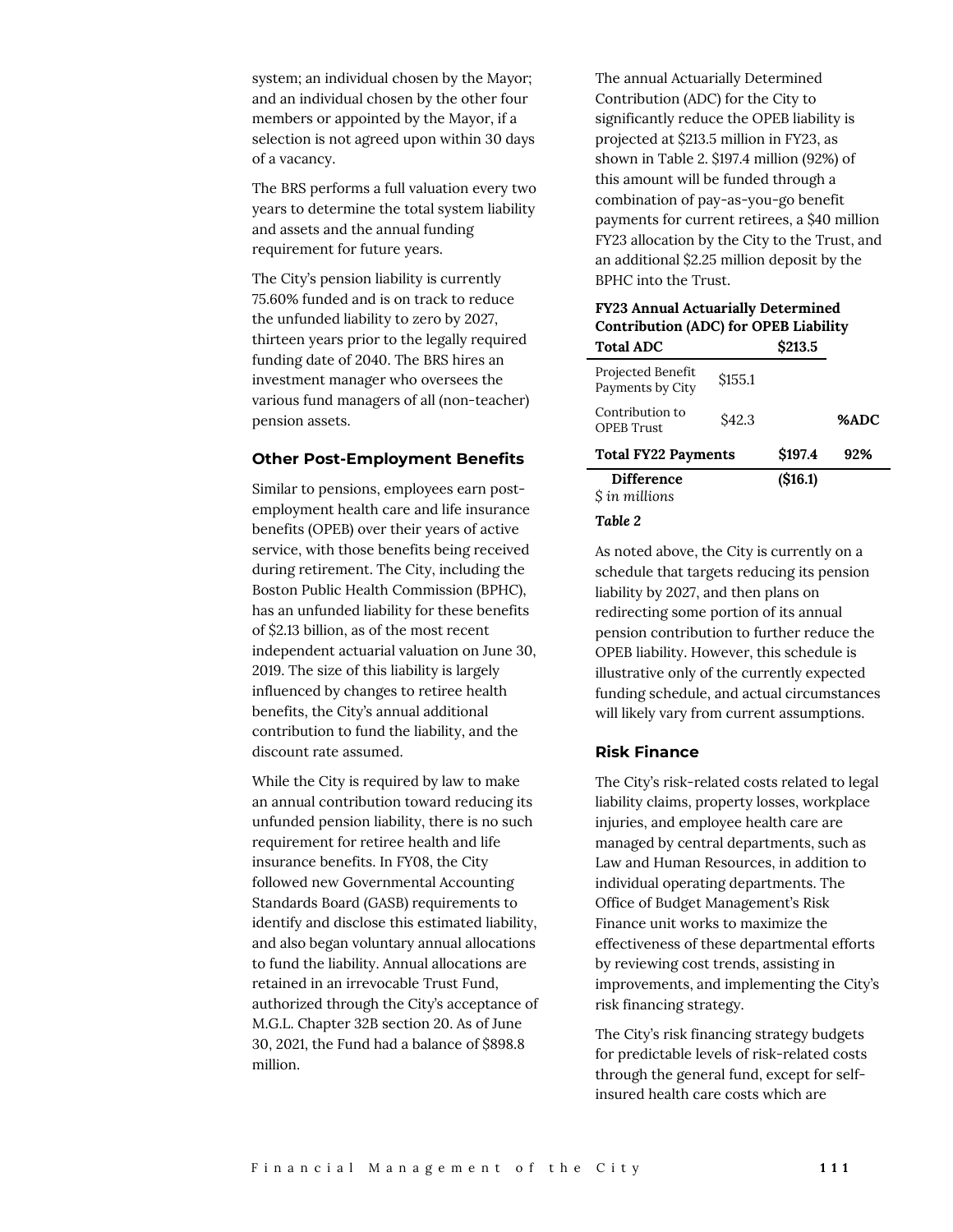financed through trust funds established under MGL Ch 32b S. 3A. A catastrophic risk reserve is maintained for unexpected large losses, which allows the City to strategically purchase high deductible commercial insurance for specific exposures and minimum premium.

In addition to specific targeted insurance policies, the City purchases catastrophic property insurance for \$100 million all risk coverage, after a \$10 million deductible. The City partners with FM Global as its property insurer, to take advantage of FM Global's engineering and loss control expertise in improving the resilience of the City's buildings against all types of risk.

## **Reserve**

As required by law since 1986, the City has maintained a reserve fund equal to 2 1/2% of the preceding year's appropriations for all City departments except the School Department. The fund may be applied to extraordinary and unforeseen expenditures after June 1 in any fiscal year with the approval of the Mayor and the City Council. To date, this budgetary reserve has not been utilized. As of June 30, 2021, the reserve fund had a balance of \$38.6 million.

# **Annual Audit/Management Letters**

The City consistently receives unqualified opinions on the audit of its Basic Financial Statements and the Certificate of Achievement for Excellence in Financial Reporting from the Government Finance Officers Association for its Comprehensive Annual Financial Report. The City's independent auditors also deliver a yearly management letter containing comments and recommendations on internal financial controls.

# **Financial Accounting Systems**

The Boston Administrative Information System (BAIS), an integrated financial and human resources management system, supports financial management and improves operational efficiency. These systems support the rigorous monitoring

and reporting requirements enforced by the City.

# **FINANCIAL MANAGEMENT PROGRAMS**

# **Performance Management and Program Evaluation**

The City's performance management and evaluation program aims to create a sustainable and reliable system to captures the core functions of City departments and citywide strategic goals, assist in the decision-making process, identify areas of improvement, and effectively communicate performance results to a broad range of stakeholders.

Using performance management as its foundation, the program encourages organizational changes and operational improvements that increase the effectiveness and productivity of City departments. The program does this by providing reliable, objective, and independent information and reports to City managers about department performance and operations.

# **Operational Reviews**

The City systematically engages in independent operational reviews and other planning efforts aimed at making government more efficient in order to address areas needing renewed attention.

# **Energy Management**

An Energy Management Unit develops design standards and implements measures that enhance the energy efficiency of the City's new construction and capital improvement projects.

- The conversion of street lights to newer fixtures using Light Emitting Diode ("LED") technology has achieved significant operational savings.
- In FY19, the City began implementing improvements to achieve utility cost savings at City facilities, under an initiative entitled "Renew Boston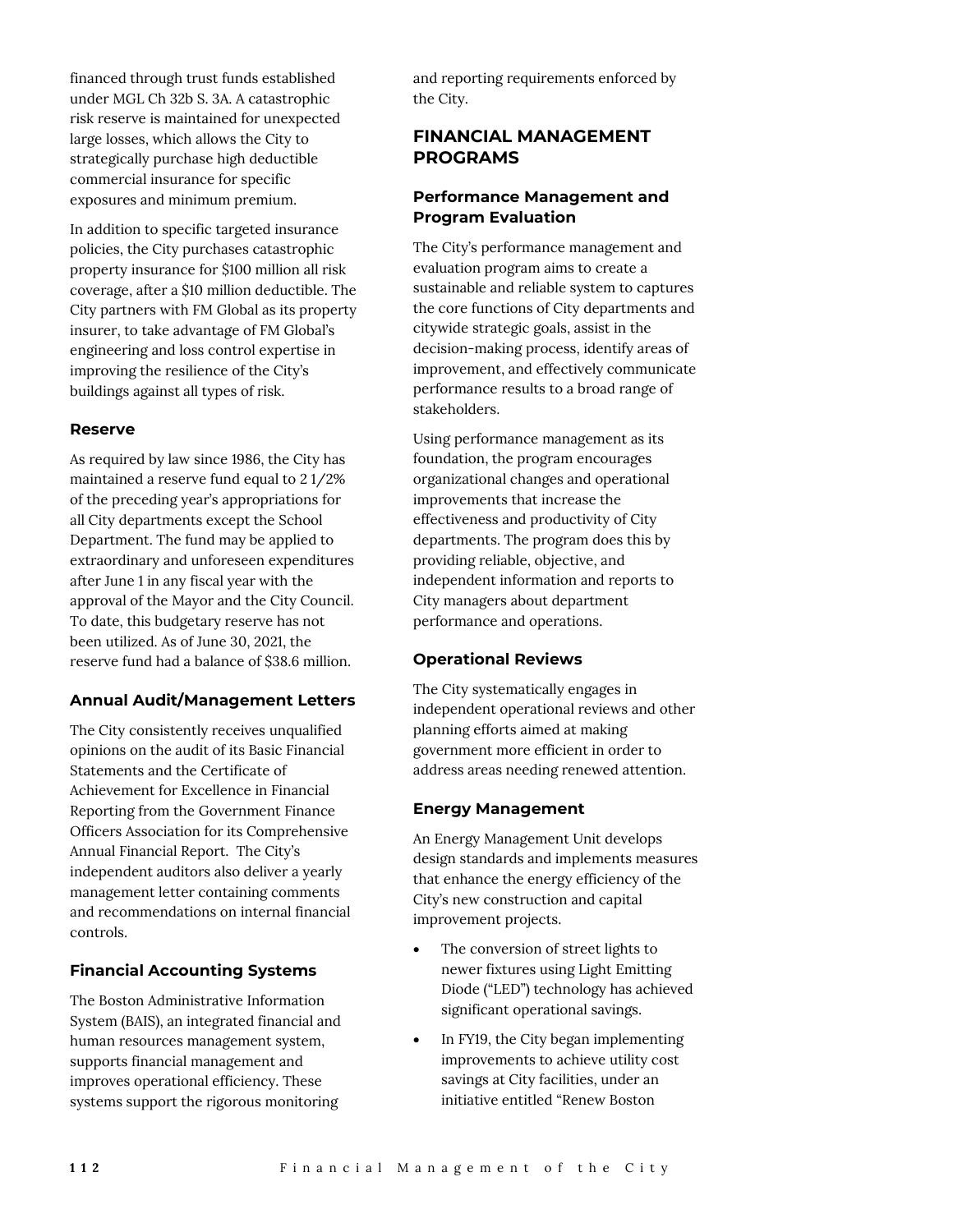Trust." The first phase was completed in FY20, the second phase is underway, and construction related to phase three is expected to begin in FY23. The City plans to finance the program with general obligation bonds with debt service expected to be offset by the long-term energy savings guaranteed by the ESCO.

# **AUDITING & BUDGETING PRACTICES**

The City prepares its comprehensive financial reports in accordance with generally accepted accounting principles (GAAP). However, accounting practices established by the Commonwealth's Department of Revenue, the so-called "budgetary basis" which is a modified accrual method of accounting, is used in the annual general fund budget and property tax certification process. Budgetary basis departs from GAAP in the following ways:

(a) Real and personal property taxes are recorded as revenue when levied (budgetary), as opposed to when susceptible to accrual (GAAP).

(b) Encumbrances and continuing appropriations are recorded as the equivalent of expenditures (budgetary), as opposed to a reservation of fund balance (GAAP).

(c) Certain activities and transactions are presented as components of the general fund (budgetary), rather than as separate funds (GAAP).

(d) Prior years' deficits and utilized available funds from prior years' surpluses are recorded as expenditure and revenue items (budgetary), but have no effect on GAAP expenditures and revenues.

In addition, there are certain differences in classifications between revenues, expenditures and transfers. The reconciliation in Table 3 summarizes the differences between budgetary and GAAP basis accounting principles for the year ended June 30, 2021.

Table 4 shows a Statement of Revenues & Expenses and Changes in Fund Balance for FY20 & FY21 (actual) – FY22 (budgeted).

Financial statements for the fiscal year ended June 30, 2022 are expected to be available in late fall.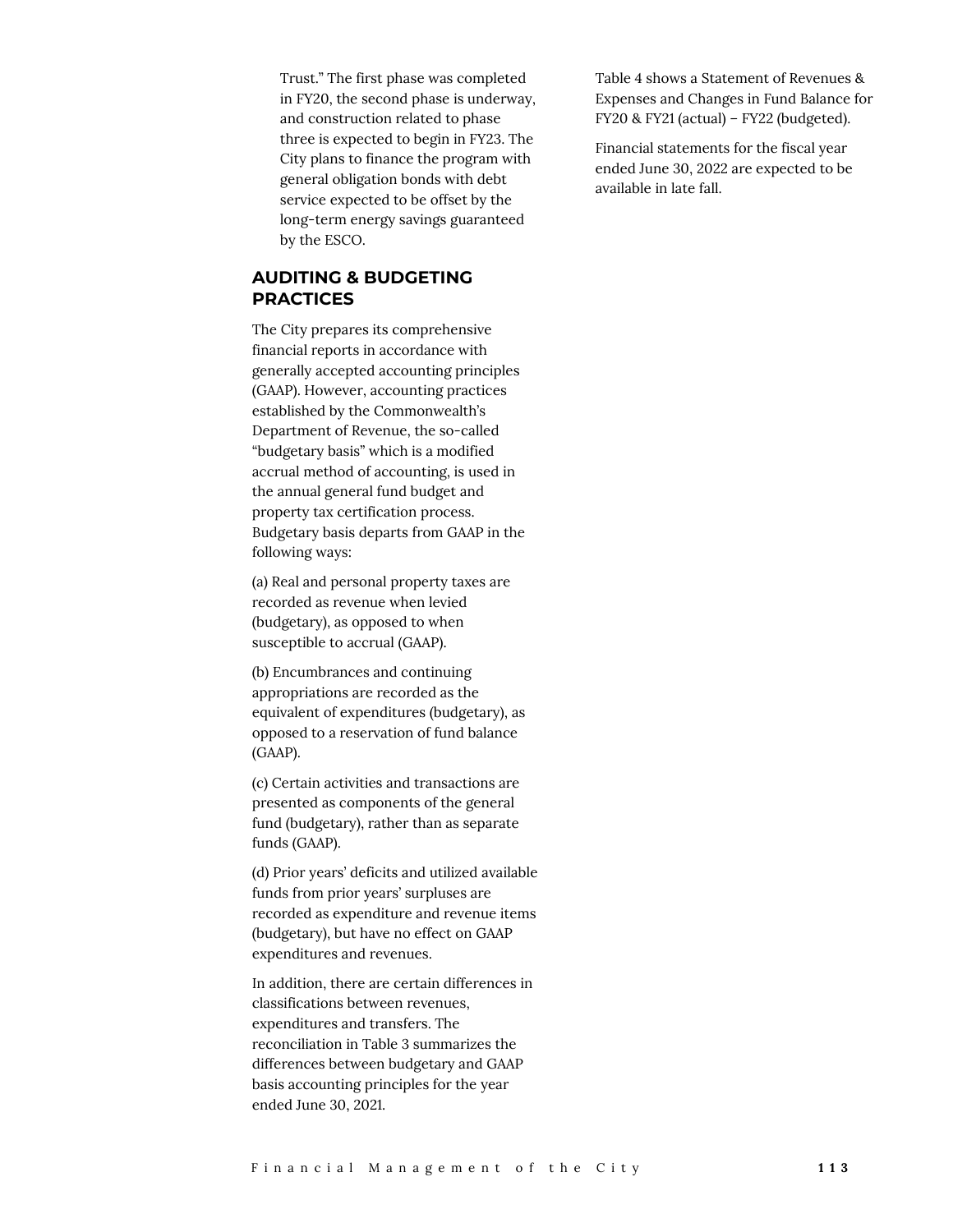| <b>GAAP Basis of Accounting for FY21</b> |            |              |           |                 |  |  |  |
|------------------------------------------|------------|--------------|-----------|-----------------|--|--|--|
| (in thousands)                           |            |              |           |                 |  |  |  |
| <b>Excess</b>                            |            |              |           |                 |  |  |  |
|                                          |            |              | Other     | (Deficiency) of |  |  |  |
|                                          |            |              | Financing | Revenue and     |  |  |  |
|                                          |            |              | Sources,  | Other Financing |  |  |  |
|                                          | Revenue    | Expenditures | Net       | Sources         |  |  |  |
|                                          |            |              |           |                 |  |  |  |
| As reported on a budgetary basis         | 3,611,055  | 3,595,729    |           | 15,326          |  |  |  |
| Adjustments:                             |            |              |           |                 |  |  |  |
| Revenues to modified accrual basis       | (116, 807) |              |           | (116, 807)      |  |  |  |
| Expenditures, encumbrances and           |            |              |           |                 |  |  |  |
| accruals, net                            |            | (41,164)     |           | 41,164          |  |  |  |
| On-behalf contribution for               |            |              |           |                 |  |  |  |
| teachers pension                         | 162,976    | 162,976      |           |                 |  |  |  |
| Reclassifications:                       |            |              |           |                 |  |  |  |
| Other transfers                          |            | (5,663)      | 5,663     |                 |  |  |  |
| As reported on a GAAP basis              | 3,657,224  | 3,711,878    | 5,663     | (60, 317)       |  |  |  |

**Adjustments Between Budgetary Basis and**

*Table 3*

 $\mathcal{A}^{\mathcal{A}}$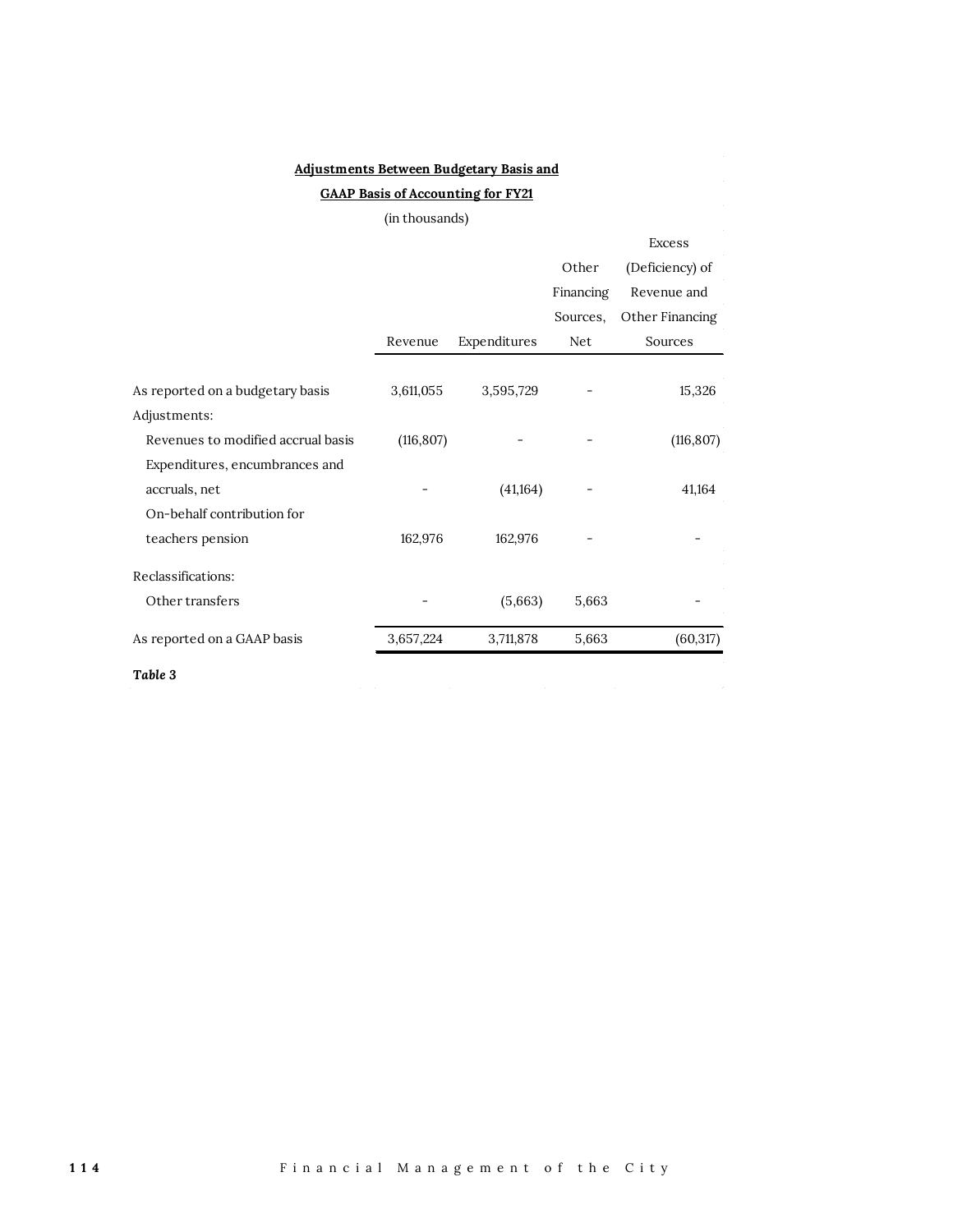# **ADJUSTMENTS BETWEEN BUDGET GAAP BASIS**

# **Statement of Revenues, Expenditures, and Changes in Fund Balances**

# **General Fund**

*Years ended June 30 2020 and 2021 (Actual), and 2022 (Budgeted) (in thousands)*

|                                      | <u> 2022 </u> | <u>2021</u> | <u>2020</u> |  |
|--------------------------------------|---------------|-------------|-------------|--|
| Revenues:                            |               |             |             |  |
| Real and personal property taxes     | 2,790,149     | 2,650,040   | 2,498,435   |  |
| Excises                              | 126,140       | 114,411     | 241,768     |  |
| Payments in lieu of taxes            | 67,350        | 88,615      | 72,349      |  |
| Fines                                | 51,800        | 52,302      | 67,367      |  |
| Investment income                    | 2,800         | 3,615       | 29,472      |  |
| Licenses and permits                 | 62,370        | 67,977      | 88,272      |  |
| Departmental and other               | 65,803        | 60,555      | 103,476     |  |
| Intergovernmental                    | 478,914       | 619,709     | 627,590     |  |
|                                      | 3,645,325     | 3,657,224   | 3,728,729   |  |
| <b>Expenditures:</b>                 |               |             |             |  |
| Current:                             |               |             |             |  |
| General government                   | 141,017       | 122,106     | 117,152     |  |
| Human services                       | 46,039        | 34,010      | 34,458      |  |
| Public safety                        | 752,488       | 735,254     | 763,381     |  |
| Public works                         | 128,870       | 116,862     | 111,346     |  |
| Property and development             | 63,823        | 32,631      | 32,618      |  |
| Parks and recreation                 | 33,278        | 29,118      | 28,616      |  |
| Library                              | 42,243        | 39,422      | 38,270      |  |
| Schools                              | 1,294,720     | 1,234,353   | 1,176,493   |  |
| Public health programs               | 110,728       | 106,715     | 94,337      |  |
| Judgements and claims                | 5,000         | 11,477      | 11,670      |  |
| Retirement costs                     | 327,584       | 473,494     | 447,159     |  |
| Other employee benefits              | 268,153       | 260,997     | 259,420     |  |
| State and district assessments       | 354,146       | 320,220     | 299,740     |  |
| <b>Total Current Expenditures</b>    | 3,568,089     | 3,516,659   | 3,414,660   |  |
| Capital outlays                      | 0             | 19,210      | 29,270      |  |
| Debt Service                         | 203,186       | 176,009     | 183,585     |  |
|                                      | 3,771,275     | 3,711,878   | 3,627,515   |  |
| Excess/(deficiency) of revenues over | (125, 950)    | (54, 654)   | 101,214     |  |
| Other financing sources (uses):      |               |             |             |  |
| Transfers in                         | 125,950       | 20,000      | $\mathbf 0$ |  |
| Transfers out                        | (1, 455)      | (25, 663)   | (16, 345)   |  |
| <b>Total other financing sources</b> | 124,495       | (5,663)     | (16, 345)   |  |
| Net change in fund balance           | (1, 455)      | (60, 317)   | 84,869      |  |
| Fund balance - beginning             | 1,211,162     | 1,271,479   | 1,186,610   |  |
| Fund balance - ending                | 1,209,707     | 1,211,162   | 1,271,479   |  |
|                                      |               |             |             |  |

*Table 4*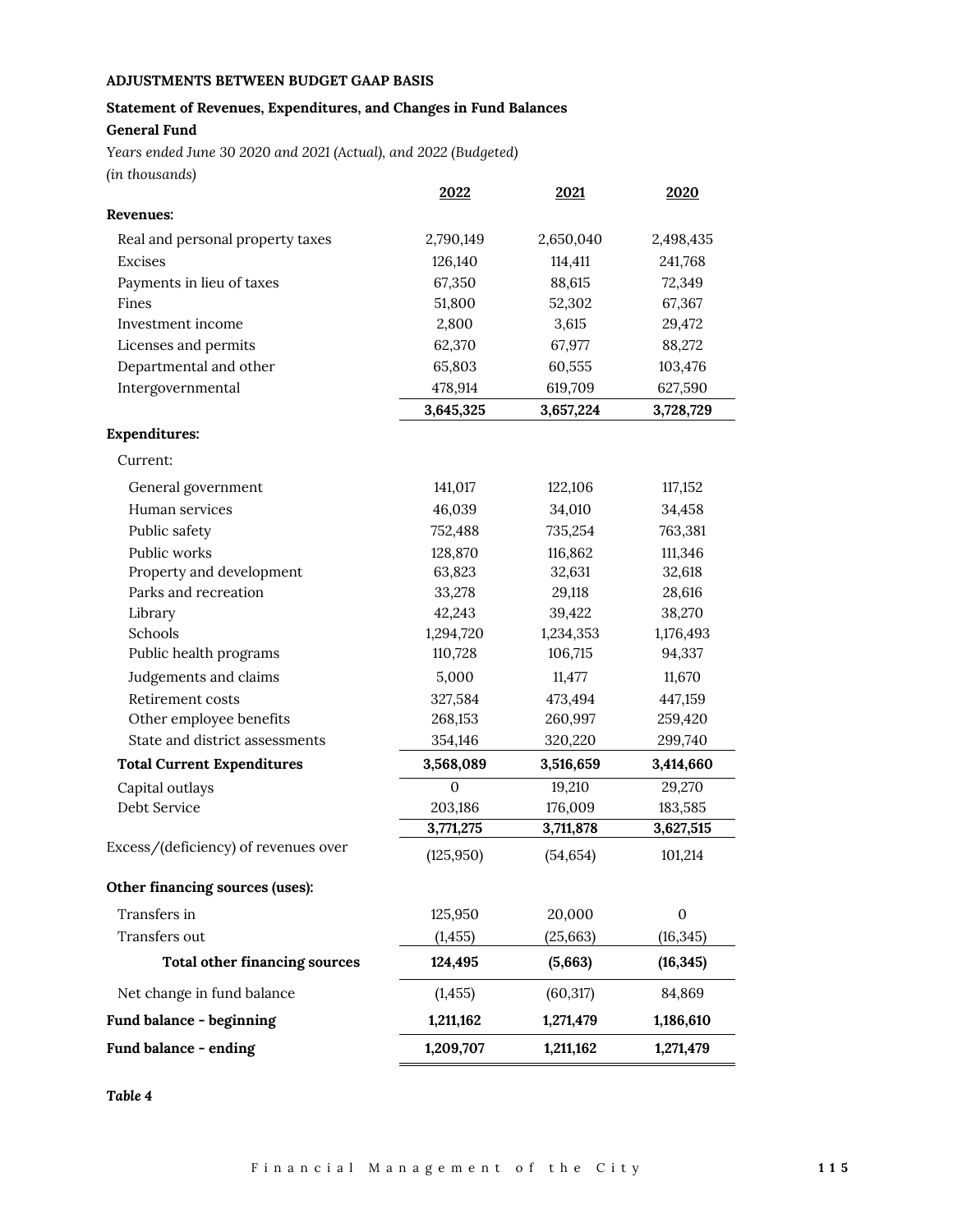# **FUND STRUCTURE AND USE**

The accounts of the City are organized on a fund basis. Each fund is considered to be a separate accounting entity and complies with finance-related legal requirements. All of the funds of the City can be divided into three categories: Governmental Funds, Proprietary Funds, and Fiduciary Funds.

The City has four governmental funds - the General Fund, Special Revenue Fund, Capital Projects Fund and all non-major governmental funds in an "Other" category. The General Fund is the only fund for which a budget is legally adopted and is used to account for all revenues, expenditures, and other financial resources except those required to be accounted for in other funds.

The Special Revenue Fund accounts for proceeds that are legally restricted for specific purposes. This fund accounts for federal and state grants and also money that has been set aside by state statute and can be used to support the City's general fund operations.

The Capital Projects Fund accounts for financial resources, primarily from the issuance of bonds, used for the acquisition or construction of major capital facilities.

The Proprietary Funds are used to show activities that operate more like those of commercial enterprises. The City's only proprietary is its Internal Service Fund, which accounts for the City's self-insurance for health benefits.

Fiduciary Funds are used to account for resources held for the benefit of parties outside City government and are not available to support the City's own programs. The City's fiduciary funds are the Pension Trust Fund, the Other Post-Employment Benefits (OPEB) Liability Trust Fund, as well as Private Purpose Trust Funds.

The City's operating and capital budgets are also supported by available governmental funds transferred and appropriated from other available funds. The City may appropriate yearly parking meter revenues

(Special Revenue Fund) to support the Transportation Department and to support transportation capital projects and cemetery trust monies (Other Governmental Funds) to support the City's maintenance of its public cemeteries.

These tables provide a history as well as projected changes in fund balances for the available funds used to support the City's operating budget.

The table at the end of this chapter shows the appropriations that make up the City's FY22 budget.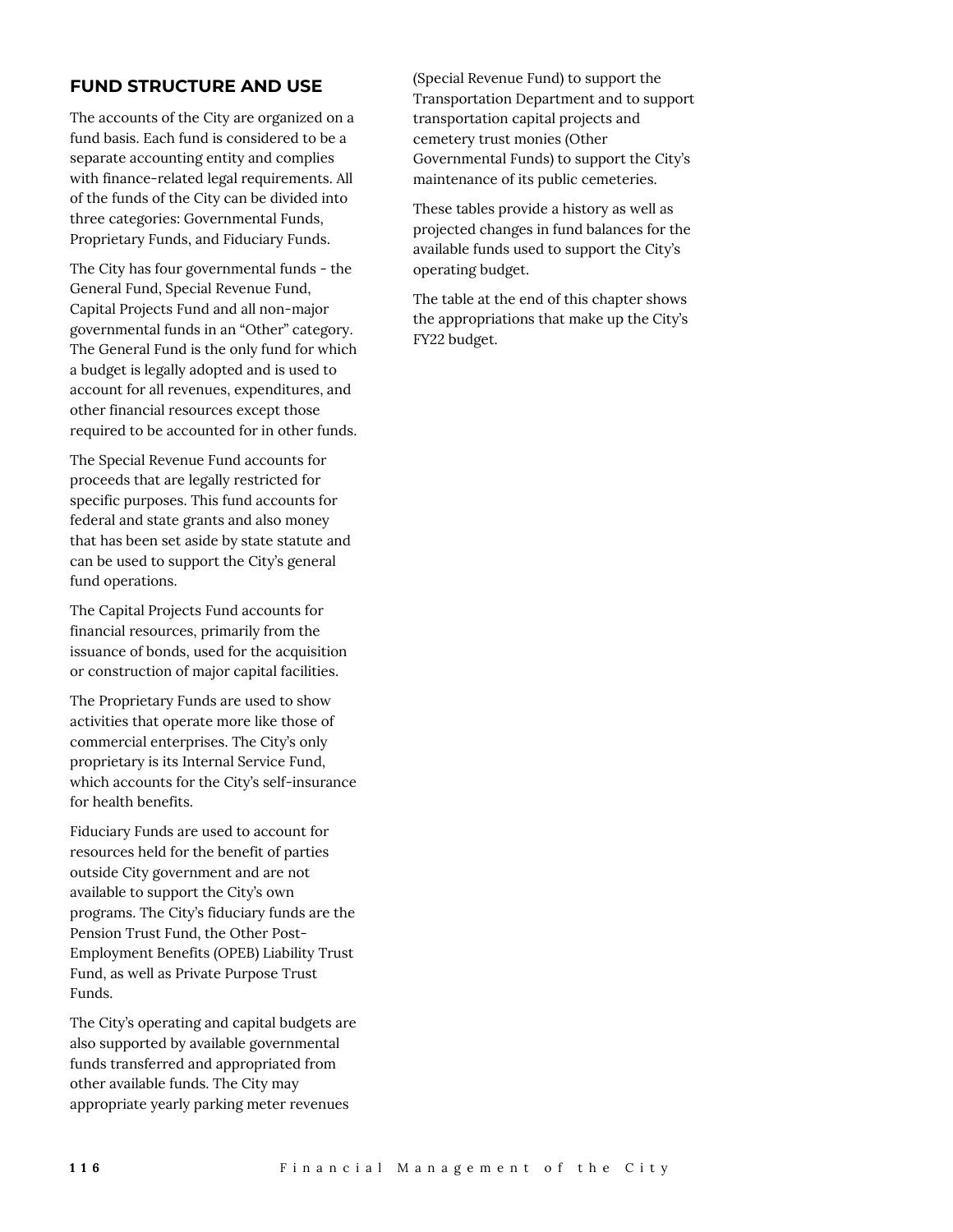## **Parking Meter Fund**

## **Surplus Property Disposition Fund**

|             | Beginning                       |                    |        | Ending         |             | Beginning      |                           |        | Ending         |
|-------------|---------------------------------|--------------------|--------|----------------|-------------|----------------|---------------------------|--------|----------------|
| Fiscal      | Year                            | Funds Out Funds In |        | Year           | Fiscal      | Year           | <b>Funds Out</b> Funds In |        | Year           |
| Year        | <b>Balance</b>                  |                    |        | <b>Balance</b> | Year        | <b>Balance</b> |                           |        | <b>Balance</b> |
| <b>FY15</b> | 106.712                         | (5.343)            | 1.028  | 102.397        | <b>FY14</b> | 9.307          | 0.000                     | 0.550  | 9.857          |
| FY16        | 102.397                         | (6.500)            | 14.397 | 110.294        | <b>FY15</b> | 9.857          | (5.250)                   | 10.678 | 15.285         |
| FY17        | 110.294                         | (15.000)           | 26.491 | 121.785        | <b>FY16</b> | 15.285         | 0.000                     | 1.742  | 17.027         |
| FY18        | 121.785                         | (46.385)           | 24.790 | 100.190        | <b>FY17</b> | 17.027         | 0.000                     | 4.008  | 21.034         |
| FY19        | 100.190                         | (53.803)           | 25.348 | 71.735         | FY18        | 21.034         | 0.000                     | 8.708  | 29.742         |
| <b>FY20</b> | 71.735                          | (36.400)           | 24.518 | 59.854         | FY19        | 29.742         | (92.000)                  | 96.533 | 34.275         |
| FY21        | 59.854                          | (47.200)           | 21.379 | 34.033         | <b>FY20</b> | 34.275         | 0.000                     | 1.145  | 35.420         |
| $*$ FY22    | 34.033                          | (42.600)           | 25.000 | 16.433         | <b>FY21</b> | 35.420         | 0.000                     | 0.000  | 35.420         |
| $*$ FY23    | 16.433                          | (30.000)           | 25.000 | 11.433         | $*$ FY22    | 35.420         | 0.000                     | 0.000  | 35.420         |
|             | Notes: (\$millions), *projected |                    |        |                | $*$ FY23    | 35.420         | 0.000                     | 0.000  | 35.420         |

Funds Out in FY16-FY22 include capital expenditures

Notes: (\$millions), \*projected

## **Cemetery Trust Fund**

| Fiscal      | Beginning      |                    |       | Ending         |
|-------------|----------------|--------------------|-------|----------------|
|             | Year           | Funds Out Funds In |       | Year           |
| Year        | <b>Balance</b> |                    |       | <b>Balance</b> |
| <b>FY15</b> | 9.489          |                    | 1.077 | 10.566         |
| FY16        | 10.566         | (0.143)            | 0.576 | 10.999         |
| FY17        | 10.999         | (0.631)            | 2.449 | 12.816         |
| FY18        | 12.816         | (0.164)            | 1.534 | 14.186         |
| <b>FY19</b> | 14.186         | (0.182)            | 1.325 | 15.330         |
| <b>FY20</b> | 15.330         | (0.682)            | 1.539 | 16.186         |
| <b>FY21</b> | 16.186         | (0.247)            | 5.035 | 20.974         |
| $*$ FY22    | 20.974         | (0.950)            | 1.000 | 21.024         |
| FY23        | 21.024         | (0.950)            | 1.000 | 21.074         |
|             |                |                    |       |                |

Notes: (\$millions), \*projected